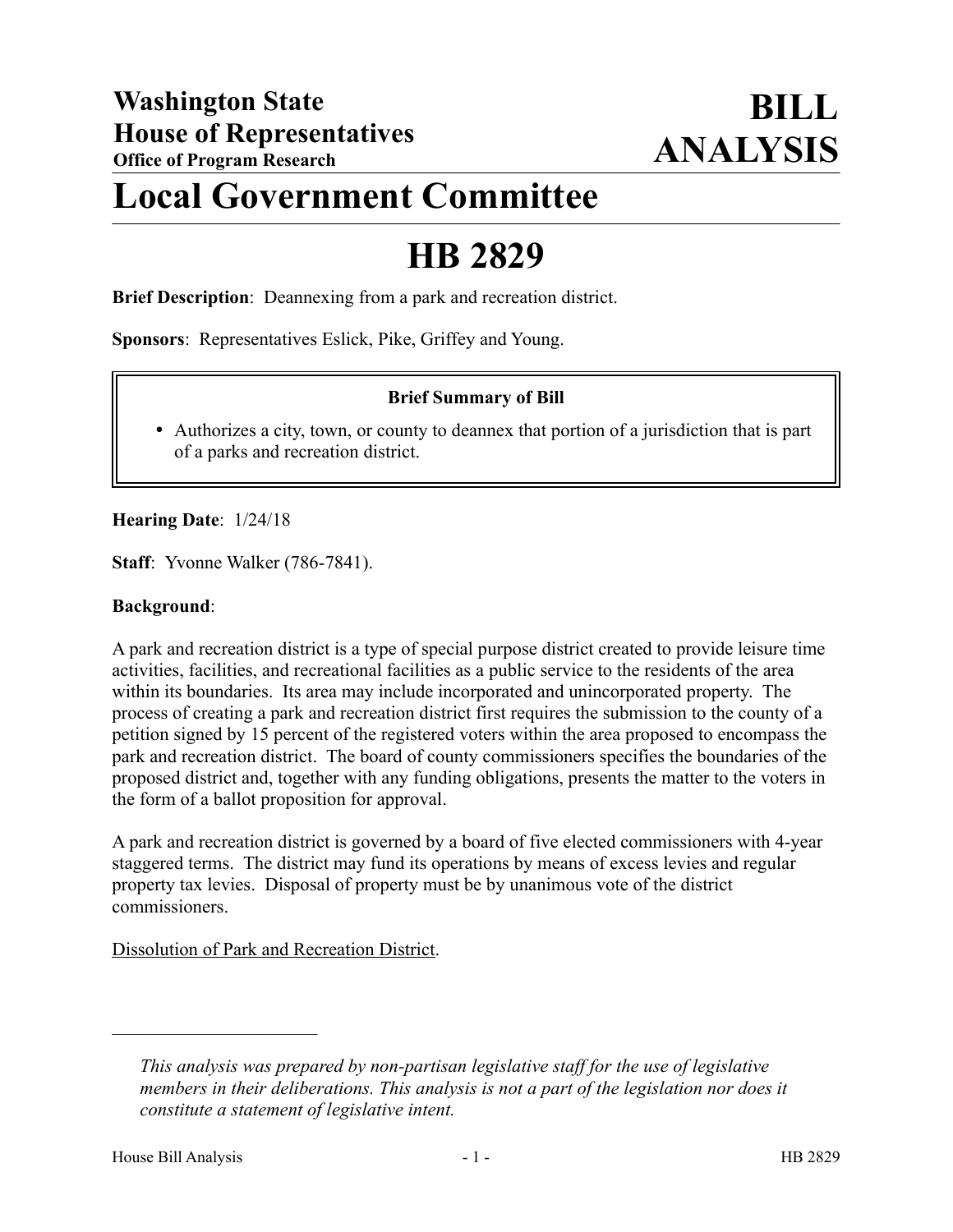A dissolution of a park and recreation district is conducted in the same manner as required of port districts. For the purpose of a dissolution of a park and recreation district, a petition must be signed either by a majority of commissioners or other governing authority of the district and submitted to the superior court. Upon the filing of the petition, a hearing date must be set along with public notice of the hearing. After the hearing, the court must enter an order dissolving or refusing to dissolve the district. If the court finds that dissolution of the district is to take place then the court must order the sale of the district's assets. A second hearing date and public notice must take place prior to the court ordering the sale of any district property.

#### Dissolution of Inactive Special Purpose Districts.

Before June 1 of each year, each county auditor must search available records and notify the county legislative authority of any special purpose districts in the county that appear to be inactive. The county legislative authority must hold hearings and make written findings as to whether the special purpose districts meet the criteria of being inactive. If the special purpose district is determined to be inactive, the county legislative authority must adopt an ordinance dissolving the special purpose district and provide a copy of the ordinance to the county treasurer.

In instances where the territory of any special purpose district is located within more than one county the legislative authorities, of all other counties within whose boundaries the special purpose district lies, must also be notified by the county auditor. However, the authority to dissolve such special purpose district rests solely with the legislative authority of the county that contains the greatest geographic portion of such special purpose district.

For the purpose of winding up the affairs of a dissolved special purpose district, the county legislative authority has the power: (1) to exchange, sell, or otherwise dispose of all property, real and personal, of the dissolved special purpose district; and (2) to settle all obligations of such special purpose district. Such powers and duties commence upon the effective date of dissolution and continue until the affairs of the dissolved special purpose district have been completely wound up.

The term "inactive" means that a special purpose district: (1) has not carried out any of the special purposes or functions for which it was formed within the preceding consecutive 5-year period; or (2) no election has been held for the purpose of electing a member of the governing body within the preceding consecutive 7-year period or, in those instances where members of the governing body are appointed and not elected, where no member of the governing body has been appointed within the preceding 7-year period.

### **Summary of Bill**:

A city, town, or county, which is part of a parks and recreation district, may deannex that portion of a jurisdiction that is part of a parks and recreation district.

In order to deannex from a district, the governing body of the city, town, or county must adopt a resolution approving the deannexation of that portion of the jurisdiction that is part of the parks and recreation district. The resolution must set forth the specific land boundaries proposed for deannexation from the district.